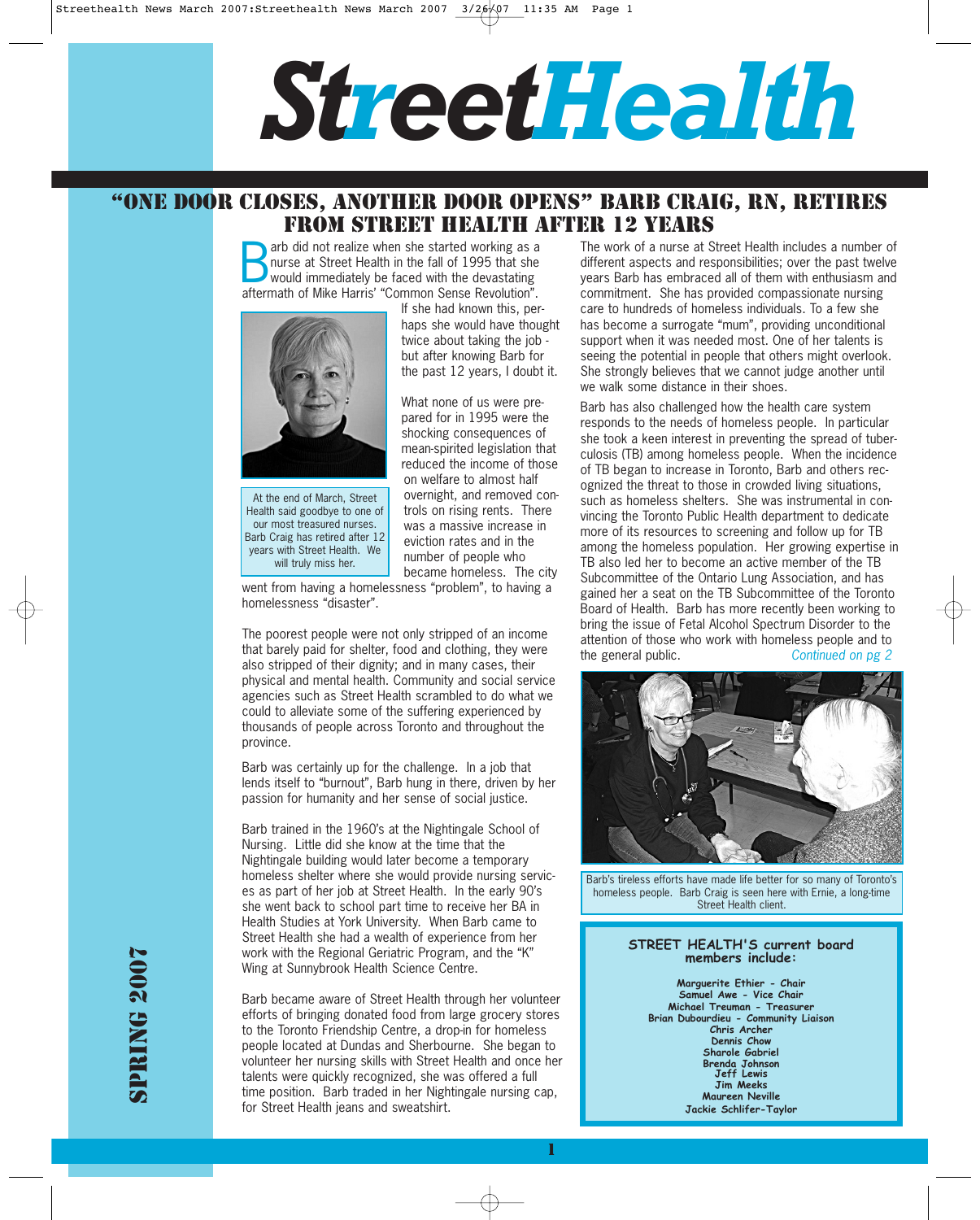### THANK YOU FROM THE BOTTOM OF OUR HEARTS!

Thank you to everyone who supported Street Health in 2006-2007.<br>We would not have been able to continue our good work without<br>you. A special thank you to our major donors:<br>to operate thanks to the offerts of We would not have been able to continue our good work without

- Alterna Savings Bank
- St. Andrew's Charitable Foundation
- St. Andrew's United Church
- Mrs. Carolyn Archibald
- Harold Ballard Foundation
- Mr. David Callaghan
- The Caring Foundation
- Ms. Elizabeth Crawford
- Crestview Investments
- Ms. Laura Dinner
- Ms. Florence Drake
- 
- The EJLB Foundation • Enbridge Gas Distribution
- Dr. John Robert Evans
- 
- Fairlawn Heights United Church The Walter and Duncan Gordon
- Foundation
- GreenShield Canada
- The Jackman Foundation
- The Charles Johnson Foundation
- Ben & Hilda Katz Foundation

#### **We look forward to your continued support in 2007!**

The Mclean Foundation The Merchandise Building Original

• Loblaws Companies Ltd Mr. Conor McCourt

- Lofts
- The Paloma Foundation
- Pillar Group of Companies
- The RBC Foundation
- Ms. Olga Rachinski
- The Rainbow Foundation
- Ms. Paula Rochman
- Mr. Geoffrey Rytell
- Steam Whistle Brewing Company
- Ms. Thelma Tamaki **Timothy Eaton Memorial Church**
- The Tzu Chi Foundation
- 
- Ms. Mary Sara Waddell
- Warner Music Canada
- Ms. Charlotte Weisberg The Wynford Group
- 

#### FEDERAL HOMELESS FUNDING SAVED:THANKS TO COMMUNITY MOBILIZATION ACROSS CANADA

and Partners for Access and Identification (PAID) continue to operate thanks to the efforts of people across Canada to save federal funding for homeless programs. The federally funded Supporting Community Partnership Initiatives (SCPI) was the centerpiece of a national program implemented in 1999 to reduce and alleviate homelessness. SCPI funded programs in 61 communities across Canada.

In Toronto, the SCPI funds enabled the City of Toronto to invest in the creation of needed transitional housing units, undertake capital improvements to shelters and other community facilities, and implement innovative programs and services, including Street Health's ID Safe and PAID programs.

This funding was to end in March 2007. A coalition of Toronto-based agencies organized in the spring of 2006 to begin lobbying efforts to ensure the continuation of federal funds. Two press conferences were held in the fall and winter of 2006 that attracted hundreds of people. A car rally on National Housing Day also brought together people from the Canadian Auto Workers Union (CAW), students, community agencies, faith groups and city counsellors. We also organized a demonstration and turkey lunch in front of the federal finance minister's office which drew needed media attention. At the same time, events occurred across Canada calling on the federal government

to commit to alleviating homeless ness by continued investment in

successful community programs. On December 19, 2006 the Minister of Human Resources and Skills Development Canada (HRSDC) announced the new Homelessness Partnering Strategy to take effect April 1, 2007 with funding of \$270M over two years to combat homelessness in communities across Canada.

We applaud this announcement and are thankful to everyone who worked with us to make this funding possible. The letters, fax campaigns, press conferences and rallies worked!



Shown here, the Supporting Community Partnerships Initiative (SCPI) Forum in September, 2006 at the Holy Trinity Church. 500 people attended and hundreds of people signed the banner asking the Federal government to renew funding for homelessness programs.

The battle continues, but for now ID Safe and PAID, two very essential Street Health programs will be maintained. And we will continue to put pressure on all levels of government to commit to ending homelessness.

Written By: Jane Kali

For the past seven years, Barb has also been an influential member and co-chair of the Homeless Community Advisory Committee of St. Michael's Hospital. Barb also has a talent for drawing media attention to homelessness issues. She has been featured in numerous articles in the print media (most recently in the Toronto Star, February 1, 2007), as well as some TV appearances. Barb has also spoken to countless audiences, from conferences to church congregations, using every opportunity to put a human face to homelessness and dispel the negative stereotypes that persist.

Barb's passion for nursing and social justice for homeless people have combined to make her the perfect mentor for the many nursing students who have come through Street Health over the past years. She has passed on her understanding of the social determinants of health and how they relate to the people we work with. Students have left with a better understanding of community nursing, inequality within the social and health systems, and inspiration to challenge these disparities.

Barb is embarking on the next exciting phase of her life – which I know will involve lots of travel, time with friends and family, and golf! Her warmth, passion and laughter will be missed but she leaves behind a legacy at Street Health that she can be proud of – I know we certainly are!

Written By: Laura Cowan

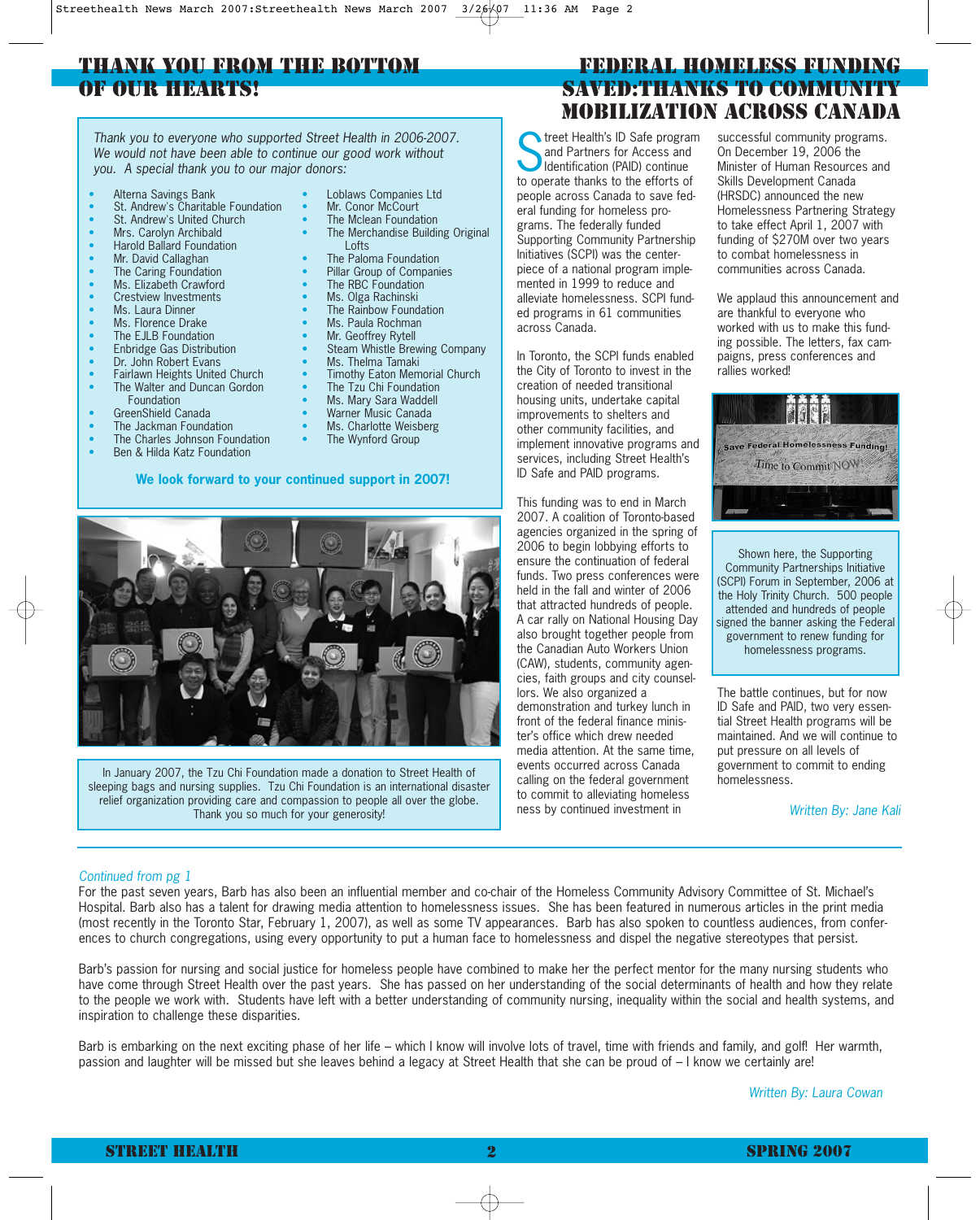#### THE NEW NURSING TEAM!

In case you haven't heard the news - Street Health's nursing team has<br>undergone a dramatic personnel change in the past year. Yes, that's<br>right; a total transformation of our nursing staff has taken place. "Why?"<br>wou might n case you haven't heard the news - Street Health's nursing team has undergone a dramatic personnel change in the past year. Yes, that's you might ask, and, "What does this mean for the future of Street Health?" Excellent questions, let's see if we can't answer them.

First let's have a look at our ex-Street Health nurses: Anita is now an Osteopath in downtown Toronto. Alicia is working with the Regional Geriatric Outpatient team in Hamilton, a lot closer to home. Sarah continues to nurse downtown as part of the Primary Care team at a St. Michael's Hospital Family Practice and is a member of a multidisciplinary outreach team. And as I write this, Barb is on the verge of enjoying her retirement.

Our new action-packed team includes Laura Hanson who comes to us from Winnipeg where she worked at a Community Health Centre serving the needs of marginalized youth; myself-Drew Kostyniuk who was a home care nurse in Toronto and has previous Emergency Department experience; and Andrea Rossignol who worked in St. Michael's Hospital Emergency Department. We are still searching for a replacement for Barb; a tall order by any account.

This transition has been noted by many of our clients, with frequent comments like "I loved (insert ex-Street Health nurse's name here). She was the best nurse ever!" Luckily, our new nurses are also compassionate, capable, patient, and well on their way to being oriented to the complexities, personalities, and challenges of the job. No major changes are planned for the nursing program at this time, and all the nurses are working hard to get up to speed with their exciting new role. Nursing responsibilities include holding regular clinics, as well as working with people outside of clinic who need nursing care, making referrals, and providing more intensive assistance as required. The nurses also help with the education of nursing and medical students and go to many meetings to advocate on behalf of our clients. What a great job!!

Written By: Drew Kostyniuk

## THE STREET HEALTH CRACK USER'S PROJECT – CHANGING LIVES FOREVER

The 18 months of rapidly growing success, Street<br>Health's Crack User's Project (CUP) has been renewed<br>for another year. The project is funded by Health<br>Canada's Drug Strategy Community Initiatives Fund, a new fter 18 months of rapidly growing success, Street Health's Crack User's Project (CUP) has been renewed for another year. The project is funded by Health financial source for innovative substance use related prevention and harm reduction projects across Canada.

The Crack Users Project (CUP) is a community capacity building initiative with the goal of reducing the harms associated with the use of crack cocaine in southeast downtown Toronto. CUP officially began on October 31, 2005 with a drop-in exclusively for crack users. Other project services include health care, peer support, case management, training, community involvement and social activities.

Crack cocaine swept into our community of downtown-east Toronto well over a decade ago, and has had a stronghold on the neighbourhood ever since. Crack is now the most commonly used illicit drug among people who are homeless or street involved. With crack came an increase in violence, diseases such as hepatitis C and HIV, mental health problems, desperation and despair. Crack is powerfully addictive, has a terrible social stigma attached to it and there are few treatment services available. All of these issues can make crack use a recipe for disaster.

Health professionals and other service providers are often at a loss as how to work with crack users and bring positive change to their communities. Good intentions are often impeded by myths, misconceptions and fears. Eighteen months ago, Street Health's Harm Reduction team set out on



Congratulations to the Crack User's Project (CUP) participants on their incredible success over the past year. Shown here is the first group of "crackologists" to complete the Peer Outreach Worker training program

a mission to not only help individuals struggling with crack use, but to dispel myths and create a model of service delivery that could be replicated in other communities with similar issues. Early results from the CUP project far exceeded our expectations. Not only have we met our markers of success, we have passed them with many surprises along the way. After the first six months of the project we witnessed individuals turning their lives around. "It's making me focus on something else other than drug use. I'm doing something that's going to better myself and hopefully the community. It makes you feel better about yourself. It makes you walk with your head held higher." CUP Participant

One young woman in particular, who was using crack on a daily basis, was homeless, rarely smiled, and did not use any of the other services we provided became involved in the project. After a few months, she started to believe in herself again. She got housing, stopped using crack daily, began to open up and connect with staff and became one of the best 'students' in our training programs. One year later, she still has housing, she smiles brightly every time we see her and she helps other crack users through street outreach and peer education activities. She will be attending the International Harm Reduction Conference in Poland this year to present the CUP project along with Street Health staff.

Formal evaluations of the project support the staffs' thoughts and observations. As the report states: "CUP has already had a positive impact for participants who report an increased sense of self-worth, greater awareness of crack issues and safer crack use practice, increased sense of community, a reduction in crack use, and a more positive outlook on life, since they began participating in the project. Staff observations confirm these positive impacts. Additional short-term project outcomes have also already been achieved, in particular: increased communication between users and service providers, identifying and supporting peer leaders".

The report goes on to state that the success of the project is largely due to "the crack-specific, non-judgmental, welcoming space that has been created for users, and the supportive environment that has been created around the project through the provision of services and supports, which address and improve all aspects of participant health".

The CUP project continues to have a positive impact on the community. Like all of us, people who use crack need to feel welcomed and valued. A small amount of care, concern and meaningful involvement can change lives.

Written By: Lorie Steer

I SEE A MILLION PEOPLE OF EACH AND EVERY KIND I WONDER THOUGH HOW MANY PEOPLE KNOW

THE ART OF BEING **KIND** 

DO ALL THE GOOD YOU CAN IN EVERY WAY YOU CAN

> THE WORLD SEEMS FILLED WITH GREED

#### MORE LOVE, **COMPASSION UNDERSTAND**

THAT' S OUR NEED.

By: Fred William Dunn, Street Health Client